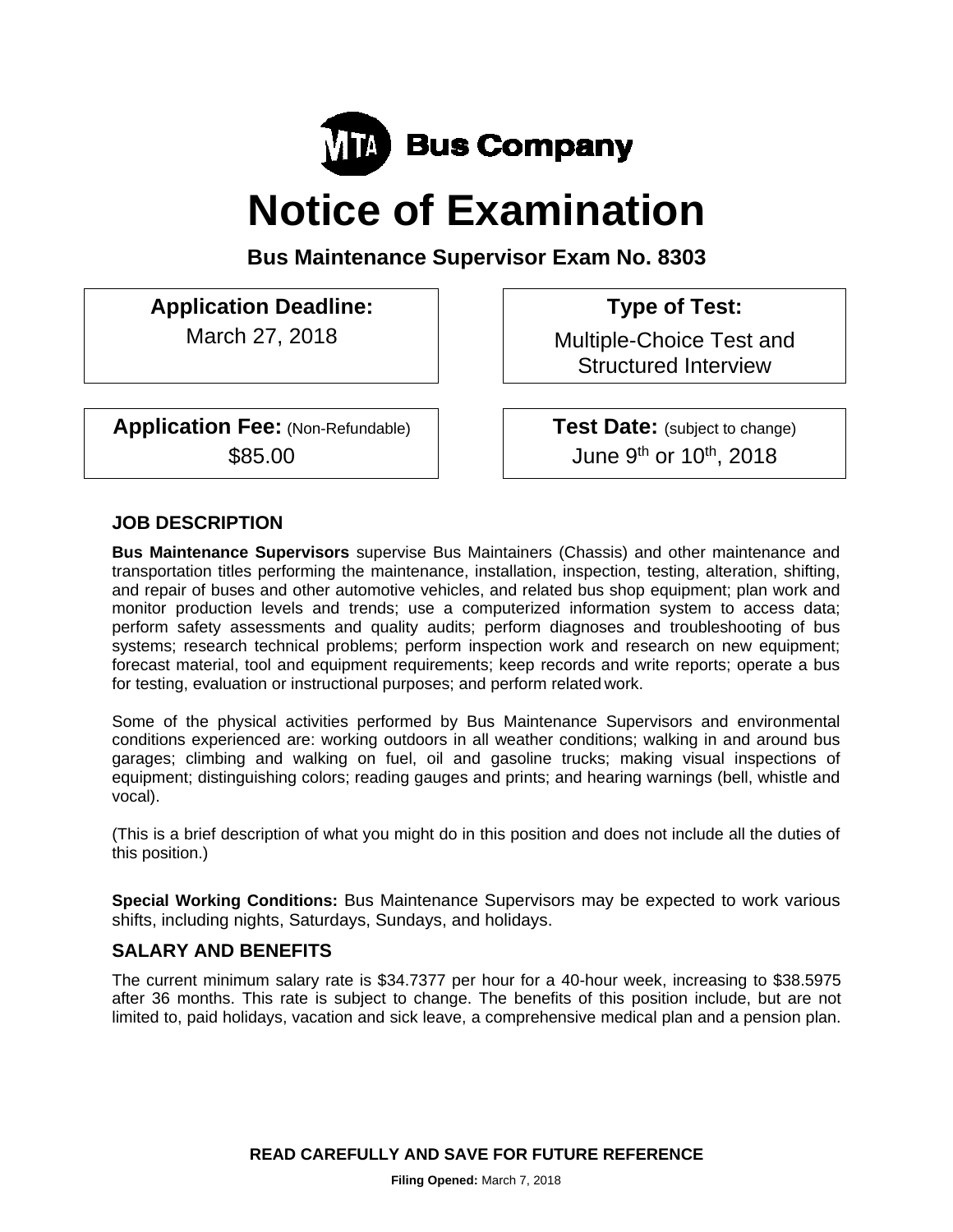## **HOW TO QUALIFY**

**Education and Experience Requirements:** By the **last day of the Application Period** you must meet the following requirements:

- 1. Three years of full-time experience as a journey-level automotive mechanic (i.e., fully trained, proficient, knowledgeable, experienced, and competent) troubleshooting and repairing passenger automobiles, trucks, buses, or aircraft; plus
- 2. One year of full-time experience as a supervisor supervising auto mechanics or mechanics in a closely related trade.

For the above journey-level experience to be credited, **it must be preceded** by one of the following:

- A) Two years of full-time experience as a mechanic's helper, apprentice or trainee performing or assisting in the work described above; or
- B) Graduation from a recognized trade school or technical school, approved by a state's Department of Education or comparable agency, with a major course of study in automotive mechanics or a closely related field, totaling 600 hours; or
- C) Graduation from a vocational high school, approved by a state's Department of Education or comparable agency, with a major course of study in automotive mechanics or a closely related field; or
- D) Graduation from an accredited college or university with an AAS degree or higher in automotive mechanics or a closely related field. Accreditation must be by a regional, national, professional or specialized agency recognized as an accrediting body by the U.S. Secretary of Education and by the Council for Higher Education Accreditation (CHEA).

Qualifying part-time experience will be credited on a pro-rated basis

**The following are types of experience that are not acceptable:** auto body and fender repair; auto or truck assembly; dealership make-ready repair; fuel, oil and lube servicing; vehicle inspection; specialty replacement shop work, such as tire, exhaust parts (muffler) or glass replacement; audio or video installation; and salvage and junkyard extraction.

You are responsible for determining whether or not you meet the qualification requirements for this examination period prior to submitting your application. If you are found "Not Qualified," at the time of appointment, your application fee will not be refunded.

### **REQUIREMENTS TO BE APPOINTED:**

**Driver License Requirement**: At the time of appointment, you must possess either:

1. A Class B Commercial Driver License (CDL) valid in the State of New York with a passenger endorsement and no disqualifying restrictions; or

2. A Motor Vehicle Driver License valid in the State of New York and a Learner Permit for a Class B CDL valid in the State of New York with a passenger endorsement and no disqualifying restrictions.

(Continued)

**READ CAREFULLY AND SAVE FOR FUTURE REFERENCE**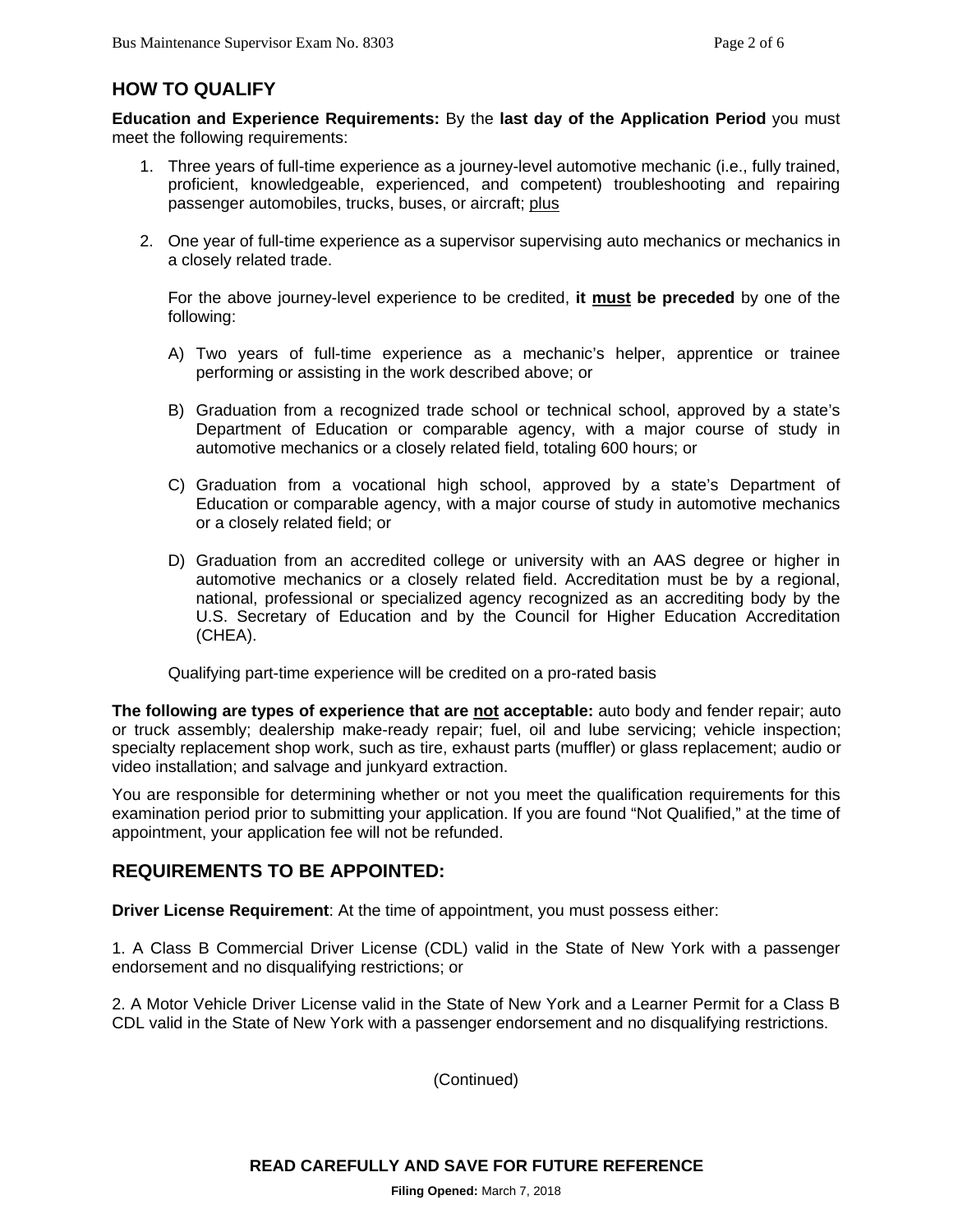## **REQUIREMENTS TO BE APPOINTED (continued):**

All applicants for this examination must provide proof of residence in the State for which the license and/or permit was issued. Candidates who qualify under (2) above will be appointed subject to the receipt of a Class B CDL valid in the State of New York with a passenger endorsement and no disqualifying restrictions at the end of a special training course in bus operation. Candidates who fail to successfully complete the special training course in bus operation, including the receipt of a Class B CDL valid in the State of New York with a passenger endorsement and no disqualifying restrictions, will be terminated.

If you have serious moving violations, a license suspension or an accident record, you may be disqualified. The Class B CDL valid in the State of New York with a passenger endorsement and no disqualifying restrictions must be maintained for the duration of employment.

**Character Requirement:** Proof of good character and satisfactory background are absolute prerequisites to appointment. The following are some of the factors considered as grounds for disqualification: (a) conviction of an offense, the nature of which indicates lack of good moral character or disposition toward violence or disorder; (b) repeated convictions where such convictions indicate a disrespect for the law; (c) discharge from employment where such discharge indicates poor behavior or an inability to follow rules and disciplinary guidelines; (d) previous unsatisfactory employment history with the Metropolitan Transportation Authority (MTA), or another public employer; (e) dishonorable discharge from the Armed Forces; (f) previous misrepresentation of identity; and (g) previous misrepresentation of authority to work in the United States.

**Drug Screening Requirement:** You must pass a drug screening in order to be appointed, and if appointed, you will be subject to random drug and alcohol tests for the duration of your employment. Additionally, if you have tested positive on a drug and alcohol test or had a refusal to the test during pre-employment or while employed by a Federal DOT-regulated employer during the applicable period, you must have completed the Substance Abuse Professional (SAP) process required by federal law in order to be appointed to this safety sensitive position.

**English Requirement:** You must be able to understand and be understood in English.

**Residency:** New York City residency is not required for this position.

**Proof of Identity Requirement:** Under the Immigration Reform and Control Act of 1986, you must be able to prove your identity and your right to obtain employment in the United States prior to employment.

## **HOW TO OBTAIN AN APPLICATION:**

During the application period, you may obtain an Application for this examination online at http://mta.info/nyct/hr/appexam.htm or in person at the MTA Exam Information Center as indicated below.

**MTA NEW YORK CITY TRANSIT EXAM INFORMATION CENTER:** Open Monday through Friday, from 9 AM to 3 PM, in the lobby at 180 Livingston Street, Brooklyn, New York. Directions: take the A, C, F or R trains to the Jay Street Metro-Tech Station or, the 2 or 3 train to the Hoyt Street Station.

### **REQUIRED FORMS:**

- **1. Application:** Make sure that you follow all instruction with your Application, including payment of fee. Save a copy of the instructions for future reference.
- **2. Education and Experience Test Paper:** Write your social security number in the box at the top of each page, and the examination title and number in the box provided. **This form must be filled out completely and in detail for you to receive your proper rating.** Keep a copy of your completed *Education and Experience Test Paper* for your records.

(Continued)

#### **READ CAREFULLY AND SAVE FOR FUTURE REFERENCE**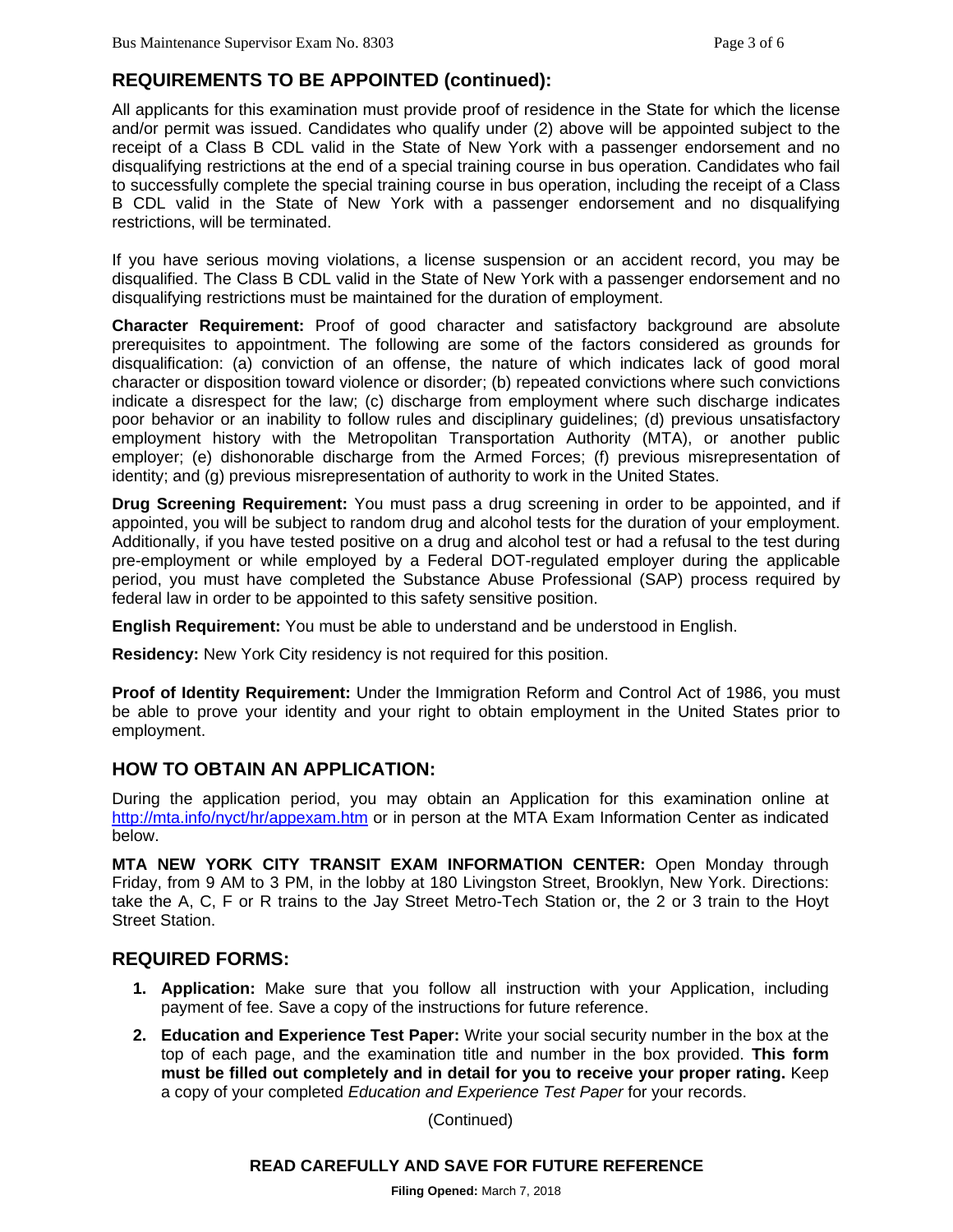## **REQUIRED FORMS: (continued)**

**3. Foreign Education Fact Sheet (Required only if you need credit for your foreign education for this examination):** If you were educated outside the United States, you must have your foreign education evaluated to determine its equivalence to education obtained in the United States. The services that are approved to make this evaluation, as well as instructions on how to submit this evaluation are listed in the *Foreign Education Fact Sheet* included with your application packet. When you contact the evaluation service, ask for a "document-by document" (general) evaluation of your foreign education.

## **HOW TO SUBMIT AN APPLICATION AND PAY THE APPLICATION FEE**

If you believe you meet the requirements in the "How to Qualify" section, you may apply by internet or mail. New York City Transit will **not** accept *Applications* in person.

#### **Online Applications:**

- 1. Apply using http://mta.info/nyct/hr/appexam.htm by the last day of the application period.
- 2. Log into your existing account or create a new account online to apply.
- 3. Follow the steps to submitting an application.
- 4. A confirmation number will appear on the same page after submitting your Application.
- 5. Below the confirmation number, a Pay Examination Fee button will appear for you to click to open the payment page.
- 6. A major credit card or a bank card associated with a bank account must be used when paying the application fee.
- 7. You will be sent a confirmation email after you submit payment for the application fee.

#### **Application by Mail must:**

- 1. Include all the required forms, as indicated in the Required Forms section above.
- 2. Be postmarked by the last day of the application period.
- 3. Be mailed to the address in the Correspondence Section of this notice.

### **The Money Order (Postal Money Order Preferred) must:**

- 1. Be made payable to MTA New York City Transit.
- 2. Be valid for one year.
- 3. Have the following information written on it: your name, home address, the last four digits of your social security number, and the exam title and exam number.

Save your money order receipt for future reference and proof of filing an *Application*.

## **HOW TO SUBMIT AN APPLICATION WHEN REQUESTING A FEE WAIVER**

Applicants who wish to request a Fee Waiver must obtain an *Application* in person at the MTA New York City Transit Exam Information Center (as indicated below) and must submit the *Application* and required forms by mail **by the last day of the application period.** 

MTA New York City Transit will not accept applications in person. Additional information on requesting an application fee waiver is available with the *Application*.

## **ADMISSION LETTER**

You will receive an *Admission Letter* in the mail about 10 days before the date of the multiple choice test. If you do not receive an *Admission Letter* at least 4 days before the test date, you may obtain a duplicate letter at the MTA New York City Transit Exam Information Center located in the lobby of 180 Livingston Street, Brooklyn, NY 11201, Mondays through Fridays, 9 AM to 3 PM. A paper copy of the *Admission Letter* is your ticket for admission to the test.

**READ CAREFULLY AND SAVE FOR FUTURE REFERENCE**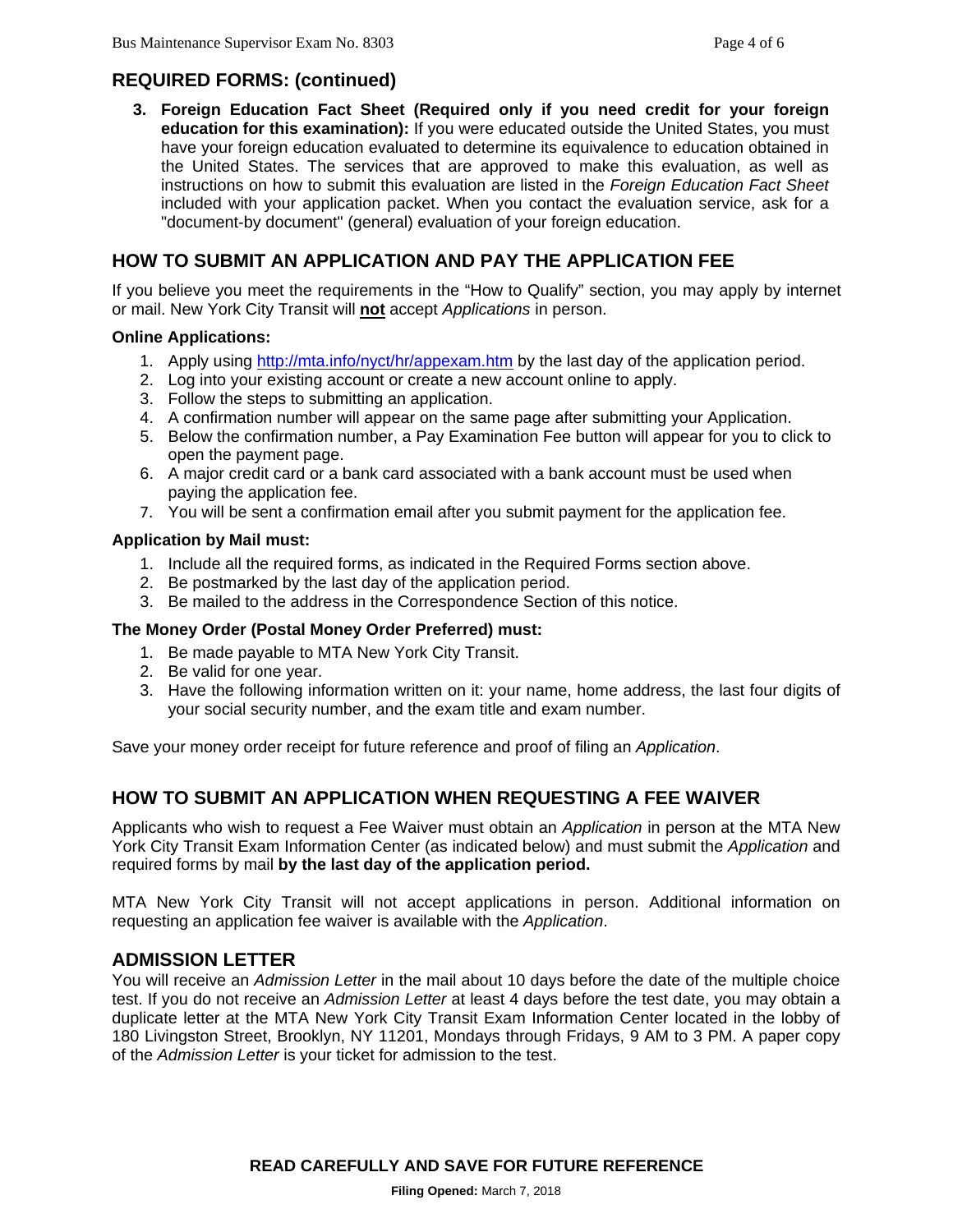## **THE TEST**

The examination will consist of two distinct components; a competitive multiple-choice test and a qualifying structured interview. The competitive multiple-choice test will be given on one of the dates that are stated on the first page. The qualifying structured interview will be given at a later date to candidates who have passed the competitive multiple-choice test and meet the education and experience requirements in the "How to Qualify" section above. A score of at least 70% is required to pass each component.

The competitive multiple-choice test may include questions on: the installation, troubleshooting, inspection, repair, and maintenance of automotive/bus equipment, including tools and equipment used in automotive/bus maintenance; supervisory methods and practices; the ability to follow rules, regulations, policies and procedures; labor-management practices; safe and efficient work practices and procedures; reading and interpreting technical drawings, wiring diagrams and schematics; and other related areas.

The qualifying structured interview may include questions on the ability to exercise effective supervisory methods and procedures in accordance with MTA rules, regulations, policies and procedures.

## **TEST ADMINISTRATION GUIDELINES:**

**Warning**: You are not permitted to enter the test site with cellular phones, smart watches, beepers, pagers, cameras, portable media players, or other electronic devices. Calculators are permitted; however, they must be hand-held, battery or solar powered, numeric only. Calculators with functions **other than** addition, subtraction, multiplication and division **are prohibited**. Electronic devices with an alphabetic keyboard or with word processing or data recording capabilities such as planners, organizers, etc. are prohibited. If you use any of these devices in the building at any time before, during or after the test, you may **not** receive your test results, your test score may be nullified, and your application fee will **not** be refunded.

You may not have any other person, including children, present with you while you are being processed for or taking the test and no one may wait for you inside of the test site while you are taking the test.

**Required Identification:** You are required to bring one (1) form of valid (non-expired) signature and photo bearing identification to the test site. The name that was used to apply for the exam must match the first and last name on the photo ID. A list of acceptable identification documents is provided below. If you do not have an acceptable ID, you may be denied testing. Acceptable forms of identification (bring one) are as follows: State issued driver's license, State issued identification card, US Government issued Passport, US Government issued Military Identification Card, US Government issued Alien Registration Card, Employer ID with photo, IDNYC or Student ID with photo.

**Leaving:** You must leave the test site once you finish the test. If you leave the test site after being fingerprinted but before finishing the test, you will not be permitted to re-enter. If you disregard this instruction and re-enter the test site, you may not receive your test results.

### **THE TEST RESULTS**

If you pass the competitive multiple choice test, meet the education and experience requirements in the "How to Qualify" section above, and pass the qualifying structured interview, your name will be placed in final score order on an eligible list and you will be given a list number. You will be notified by mail of your test results. If you meet all requirements and conditions, you will be considered for appointment when your name is reached on the eligible list.